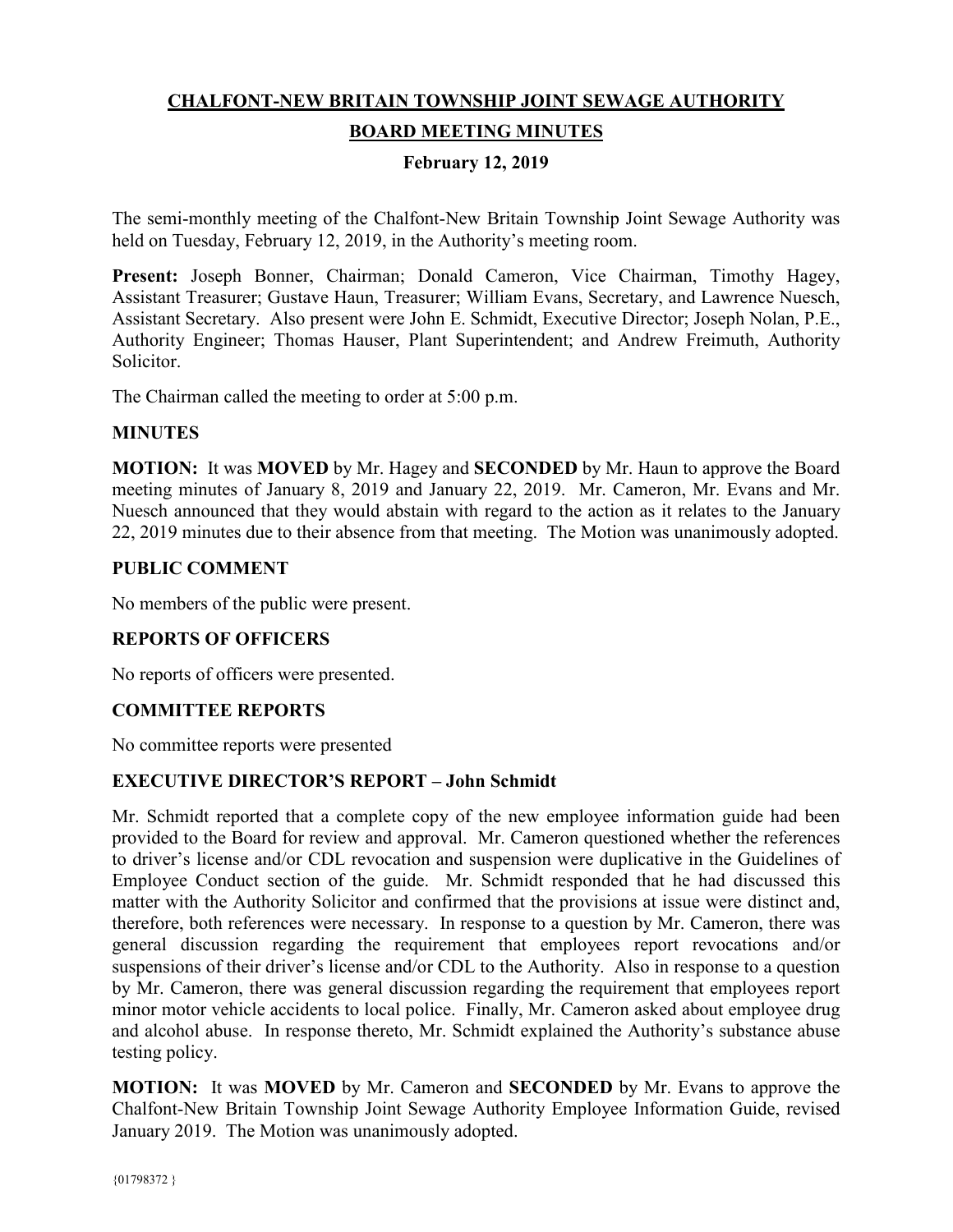Mr. Schmidt informed the Board that certain back pay had been delivered by direct deposit or check, and reminded the Board to let him know if such pay had not been received.

Mr. Schmidt announced that the Board has been invited to the New Britain Township Board of Supervisors meeting on Monday, March 18, 2019 at 9:00 AM.

Mr. Schmidt concluded his report by informing the Board that a PMAA Board training session is scheduled for Tuesday, March 19, 2019. Mr. Schmidt asked any member of the Board who is interested in attending to let him know by Monday, February 18.

#### **ENGINEER'S REPORT – Joseph Nolan, P.E.**

Mr. Nolan reported on the Phase III paving. The project remains in a weather-hold and the paving will be completed when the weather improves.

Mr. Nolan reminded the Board that only minor issues remain for the Phase III project and that the project is currently in the maintenance period.

Mr. Nolan reported that he will have costs for the work required on Pump Station No. 4 in the next few weeks.

Mr. Nolan is currently working on the Authority's Chapter 94 report.

In response to a question from Mr. Cameron, there was general discussion regarding the resolution of issues related to locating a sewer line within open space owned by Bucks County.

Mr. Nolan presented Requisition No. 194 for Capital Expenditures in the amount of \$32,934.08, related to the replacement of equipment in the thickener and computer equipment.

Mr. Schmidt noted that it was the first time in more than 30 years that the equipment in the thickener required replacement.

**MOTION:** It was **MOVED** by Mr. Haun and **SECONDED** by Mr. Hagey to approve Requisition No. 194. The Motion was unanimously adopted.

Mr. Nolan presented Requisition No. 237 for Capital Improvements in the amount of \$12,567.50, related to Phase III work.

**MOTION:** It was **MOVED** by Mr. Cameron and **SECONDED** by Mr. Hagey to approve Requisition No. 237. The Motion was unanimously adopted.

#### **SOLICITOR'S REPORT – Andrew R. Freimuth, Esquire**

Mr. Freimuth had nothing to report.

#### **TREASURER'S REPORT – Gustave Haun, Treasurer**

Mr. Haun reviewed the General Operating Expenses in the amount to \$312,776.13 and Requisition Nos. 194 and 237 which were previously approved, and loan payments totaling \$73,304.25, making the total expenditures for the month \$431,581.96.

Mr. Hagey inquired about EA Engineering. Mr. Hauser explained that EA Engineering is the lab company that performs effluent toxicity testing for the Authority. Mr. Hagey also inquired about PHE. Mr. Schmidt explained that PHE is the company that sells and services the Authority's bill printer.